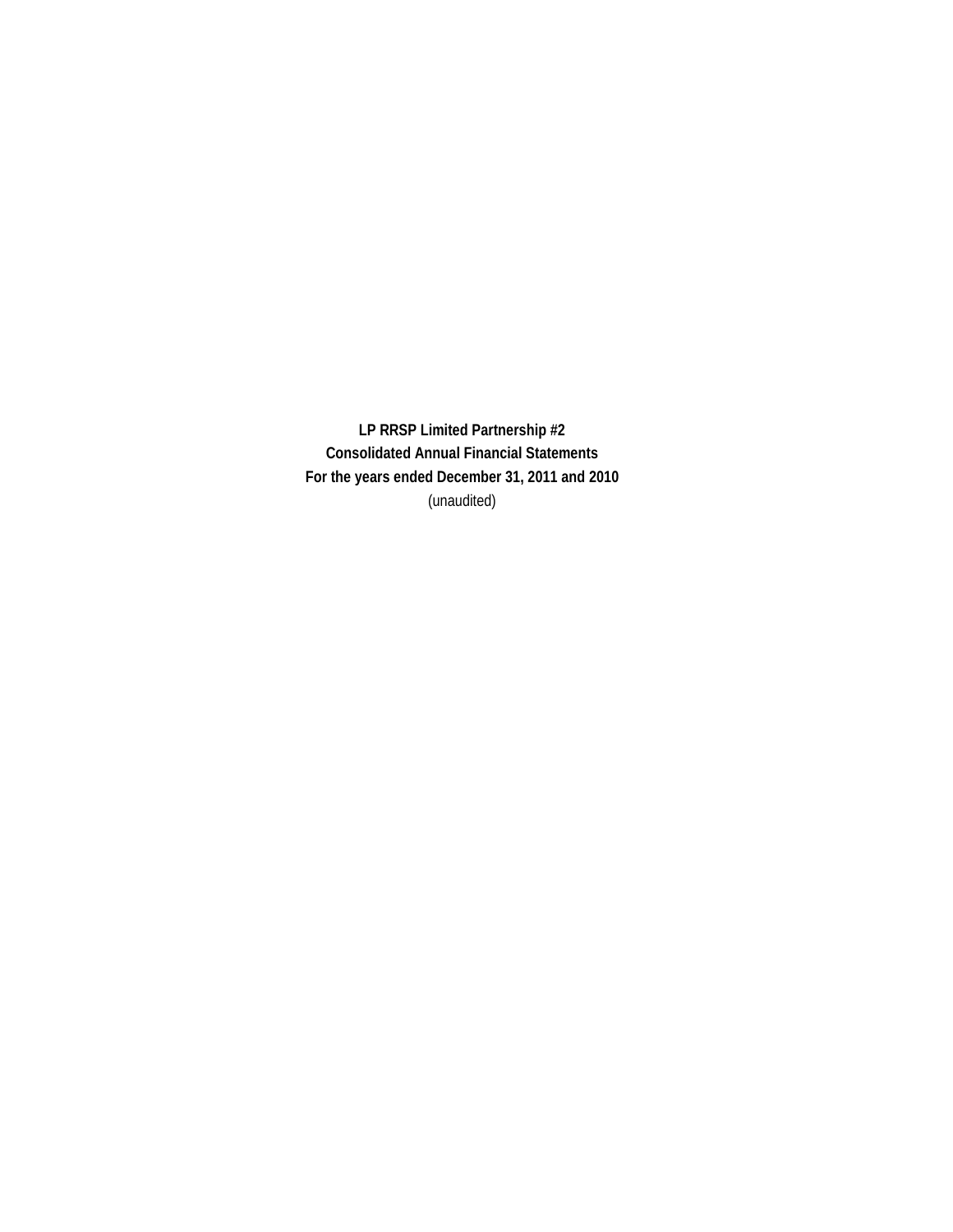### **NOTICE TO READER**

These financial statements are the responsibility of management. The financial statements have been prepared by management in accordance with the accounting policies in the notes to the financial statements. In the opinion of management, the financial statements have been prepared within acceptable limits of materiality, and are in accordance with International Financial Reporting Standards appropriate in the circumstances.

These financial statements have not been audited by an independent firm of chartered accountants. Readers are cautioned that these statements may not be appropriate for their purposes.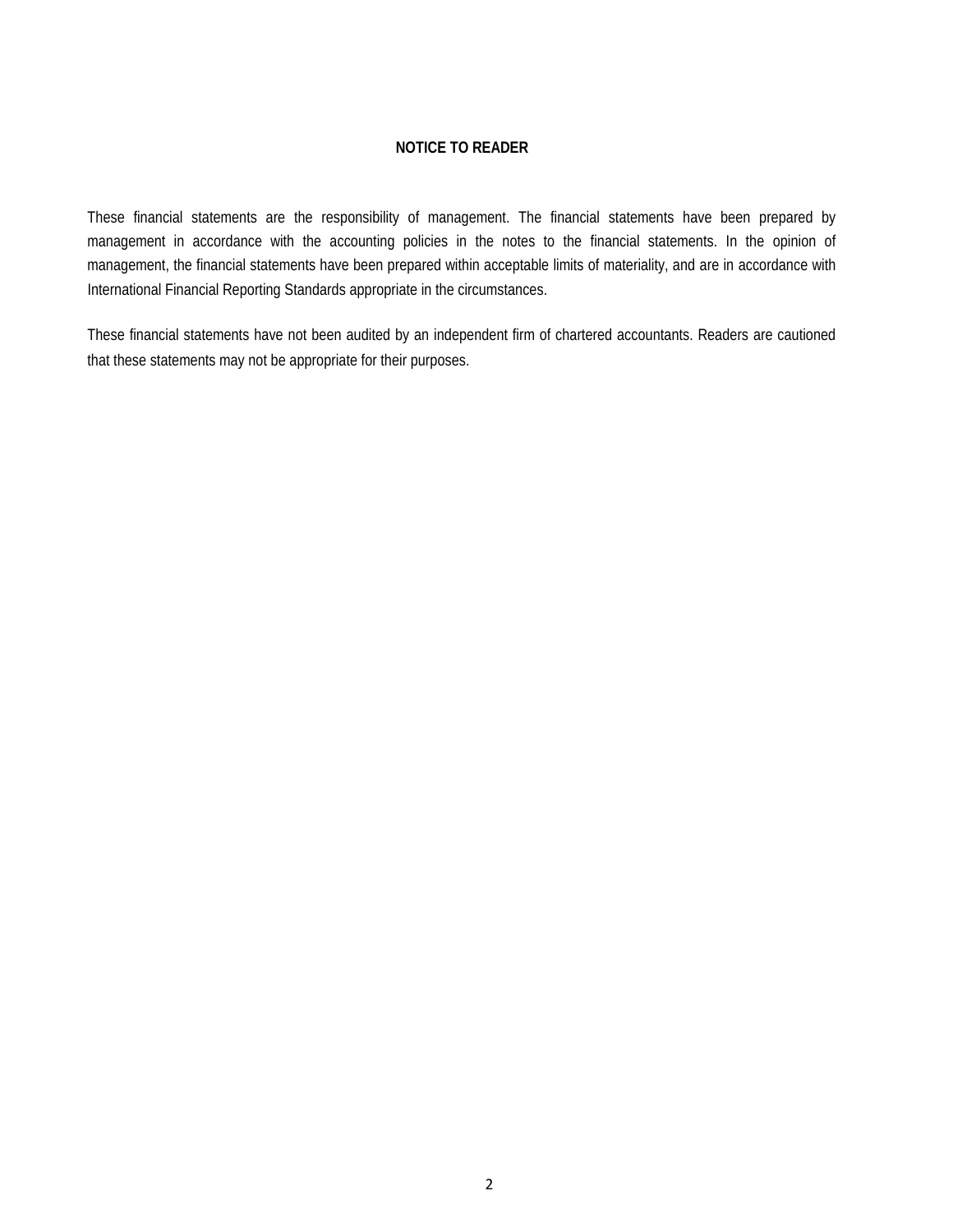# **LP RRSP Limited Partnership #2 Consolidated Balance Sheets** (Unaudited)

|                                                    | Dec. 31, 2011 | Dec. 31, $2010^{(1)}$ | Jan. 1, 2010 <sup>(1)</sup> |
|----------------------------------------------------|---------------|-----------------------|-----------------------------|
| <b>Assets</b>                                      |               |                       |                             |
|                                                    |               |                       |                             |
| Investment in Limited Partnership Land Pool (2007) | 3,999,833     | 4,213,275             | 3,864,148                   |
|                                                    | 3,999,833     | 4,213,275             | 3,864,148                   |
| Liabilities                                        |               |                       |                             |
| Amounts due to related parties                     | 140,787       | 133,339               | 122,691                     |
|                                                    | 140,787       | 133,339               | 122,691                     |
| Equity                                             |               |                       |                             |
| General partner                                    | 10            | 10                    | 10                          |
| Limited partners                                   | 3,859,036     | 4,079,926             | 3,741,447                   |
|                                                    | 3,859,046     | 4,079,936             | 3,741,457                   |
|                                                    |               |                       |                             |
|                                                    | 3,999,833     | 4,213,275             | 3,864,148                   |

See accompanying notes to the annual financial statements

 $(1)$  Refer to Note 3 for the effects of the adoption of IFRS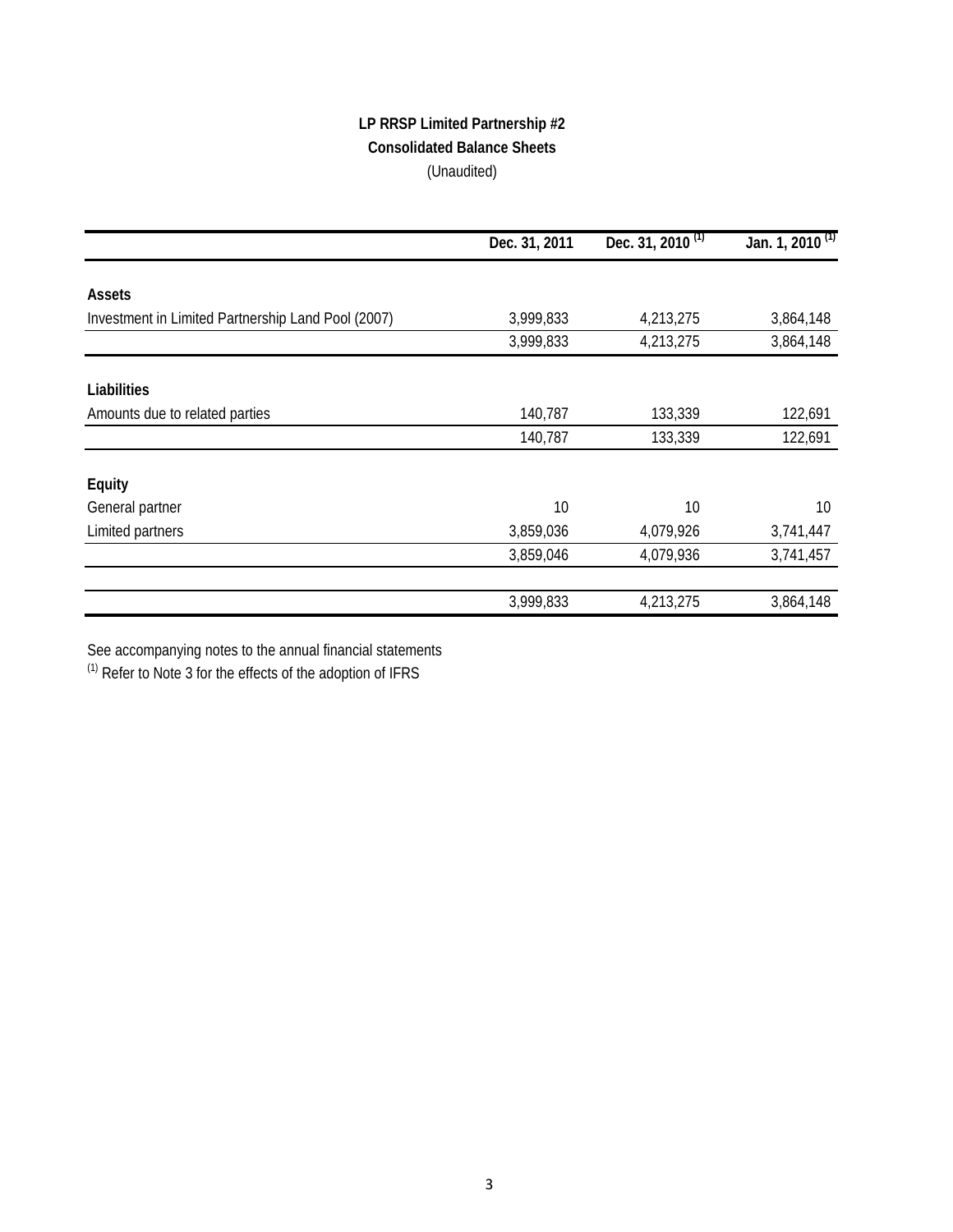# **LP RRSP Limited Partnership #2 Statements of Comprehensive Income For the years ended December 31, 2011 and 2010** (Unaudited)

|                                                                | 2011       | $2010^{(1)}$ |
|----------------------------------------------------------------|------------|--------------|
|                                                                |            |              |
| <b>Expenses</b>                                                |            |              |
| Loss (gain) on investments                                     | 213,442    | (349, 127)   |
| General and administrative expenses                            | 7,448      | 10,648       |
|                                                                | 220,890    | (338, 479)   |
| Earnings (loss) being comprehensive income (loss) for the year | (220, 890) | 338,479      |

# **LP RRSP Limited Partnership #2 Consolidated Statements of Partners' Equity For the years ended December 31, 2011 and 2010** (Unaudited)

|                                                  | Net Partners'<br><b>Contributions</b> | Retained<br>Earnings | Partners'<br><b>Equity</b> |
|--------------------------------------------------|---------------------------------------|----------------------|----------------------------|
| At January 1, 2010                               | 6,309,363                             | (2,567,906)          | 3,741,457                  |
| Earnings being comprehensive income for the year |                                       | 338,479              | 338,479                    |
| At December 31, 2010                             | 6,309,363                             | (2,229,427)          | 4,079,936                  |
| Loss being comprehensive loss for the year       |                                       | (220, 890)           | (220, 890)                 |
| At December 31, 2011                             | 6,309,363                             | (2,450,317)          | 3,859,046                  |

See accompanying notes to the annual financial statements

(1) Refer to Note 3 for the effects of the adoption of IFRS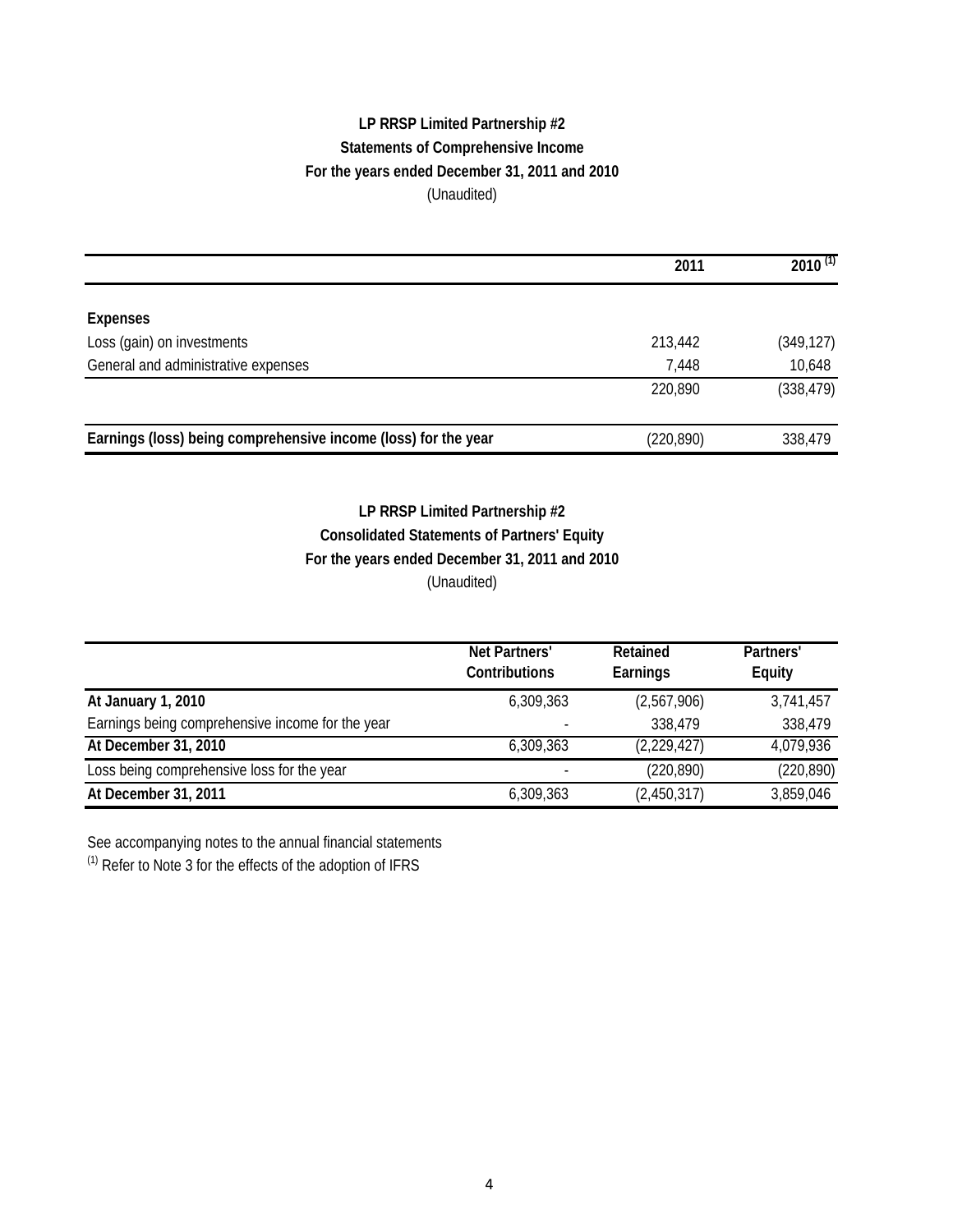## **Notes to the Consolidated Annual Financial Statements For the years ended December 31, 2011 and 2010** (Unaudited) **LP RRSP Limited Partnership #2**

## **1. Organization and Operation of the Partnership**

LP RRSP Limited Partnership #2 (the "Partnership") is a limited partnership formed under the laws of the Province of Alberta on January 15, 2008 pursuant to the Partnership Act (Alberta). It commenced operations on that date through the raising of funds from the sale of limited partnership units ("Units") through an offering memorandum dated January 16, 2008. As at September 30, 2011, the Partnership has 5,990,475 Units outstanding (Dec. 31, 2010 - 5,990,475 Units).

The Partnership was established to participate in the development of raw (primarily agricultural) land in Airdrie and Delacour (the "Properties") through an indirect interest in Limited Partnership Land Pool (2007) ("LPLP").

The affairs of the Partnership are managed by the General Partner, GP RRSP 2007 #2 Inc. The Partnership's head office is located at 200, 3115 - 12th Street N.E., Calgary, AB T2E 7J2.

The Partnership's financial statements for the year ended December 31, 2011 were authorized for issue in accordance with a resolution of the directors of the General Partner on March 16, 2012.

### **2. Significant Accounting Policies**

The significant accounting policies of the Partnership are set out below. These policies have been consistently applied to each of the years presented, unless otherwise indicated.

#### (a) Statement of compliance

The annual financial statements represent the first financial statements of the Partnership prepared in accordance with International Financial Reporting Standards ("IFRS") as issued by the International Accounting Standards Board ("IASB"). The Partnership adopted IFRS in accordance with IFRS 1, "First-time Adoption of International Financial Reporting Standards ("IFRS 1") as discussed in Note 3. Consequently, the comparative figures for 2010 and the Partnership's balance sheet as at January 1, 2010 have been restated from accounting principles generally accepted in Canada ("CGAAP") to comply with IFRS.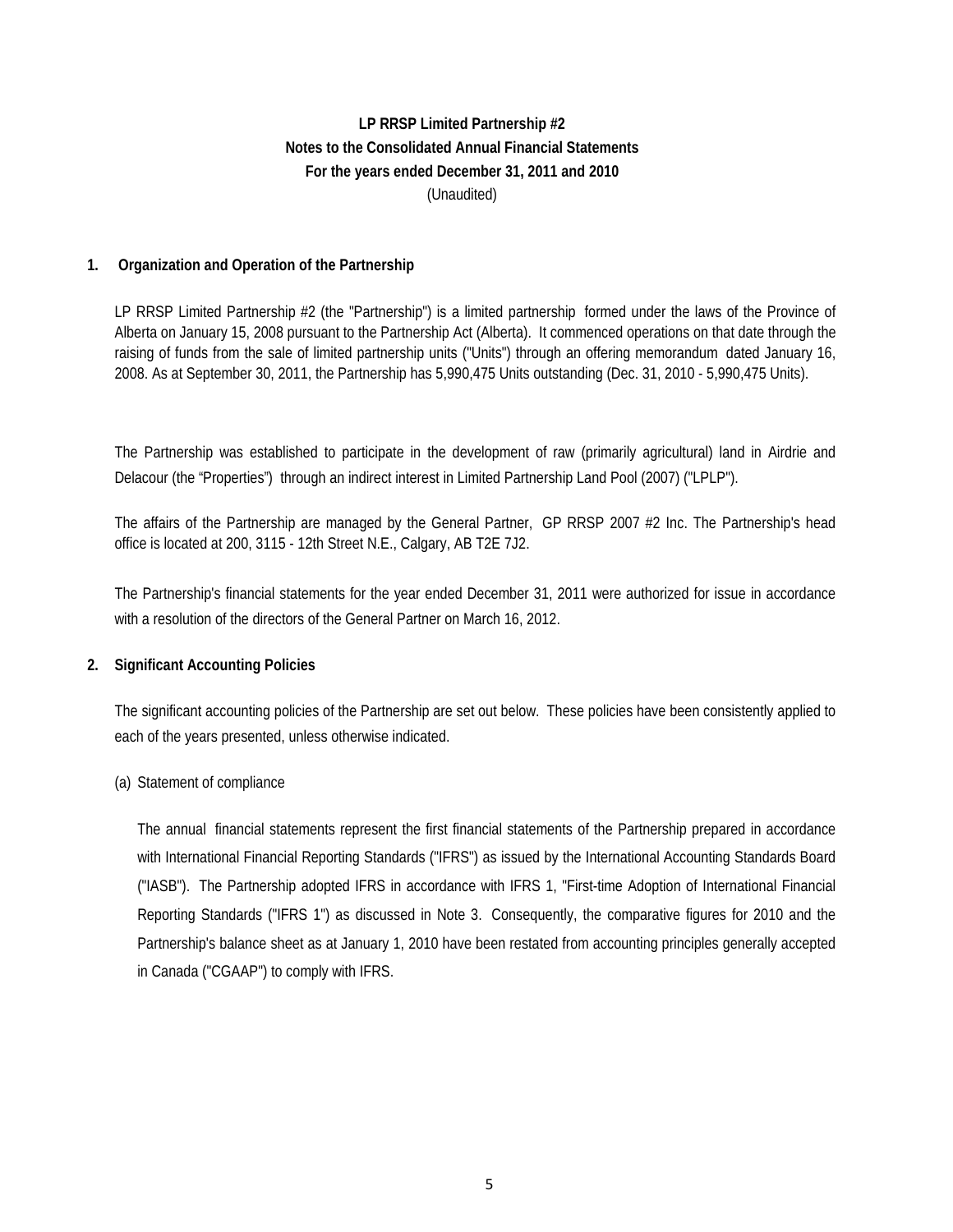## **2. Significant Accounting Policies (continued)**

### (b) Basis of presentation

The annual financial statements have been prepared in accordance with IFRS. The preparation of financial statements in accordance with IFRS requires management to make estimates and assumptions that affect the reported amounts of revenues and expenses during the reporting period and the reported amounts of assets and liabilities as at the reporting date. Actual results could differ from these estimates. Such estimates include the amounts relating to the determination of liabilities and accruals and the potential impairment of amounts receivable and land held for future development. By their nature these amounts are subject to measurement uncertainty and changes in such estimates may affect the financial statements in future years.

#### (c) Basis of consolidation

The consolidated annual financial statements include the accounts of the Partnership and its wholly-owned subsidiary, LPLP 2007 Subco #2 Inc. All intra-group transactions and balances are eliminated on consolidation.

#### (d) Financial assets

All financial assets are initially recognized on the balance sheet at fair value and designated at inception into one of the following classifications; at fair value through profit or loss ("FVTPL") and loans and receivables. Loans and receivables are recognized on the date of origination. All financial assets are recognized initially on the trade date at which the Partnership becomes a party to the contractual provisions of the instrument. Transaction costs related to financial assets classified as FVTPL are expensed, and for all other financial assets included in the initial carrying amount.

Financial assets at FVTPL include financial assets held for trading and financial assets designated upon initial recognition at FVTPL. Financial assets at FVTPL are carried on the balance sheet at fair value with changes in fair value recognized in the statement of comprehensive income. The financial assets classified as FVTPL are investments.

Financial instruments classified as loans and receivables and FVTPL are subsequently measured at amortized cost using the effective interest rate method, less impairment. The amortization and losses arising from impairment are recognized in the statement of comprehensive income. The Partnership does not currently have any financial assets classified as loans and receivables.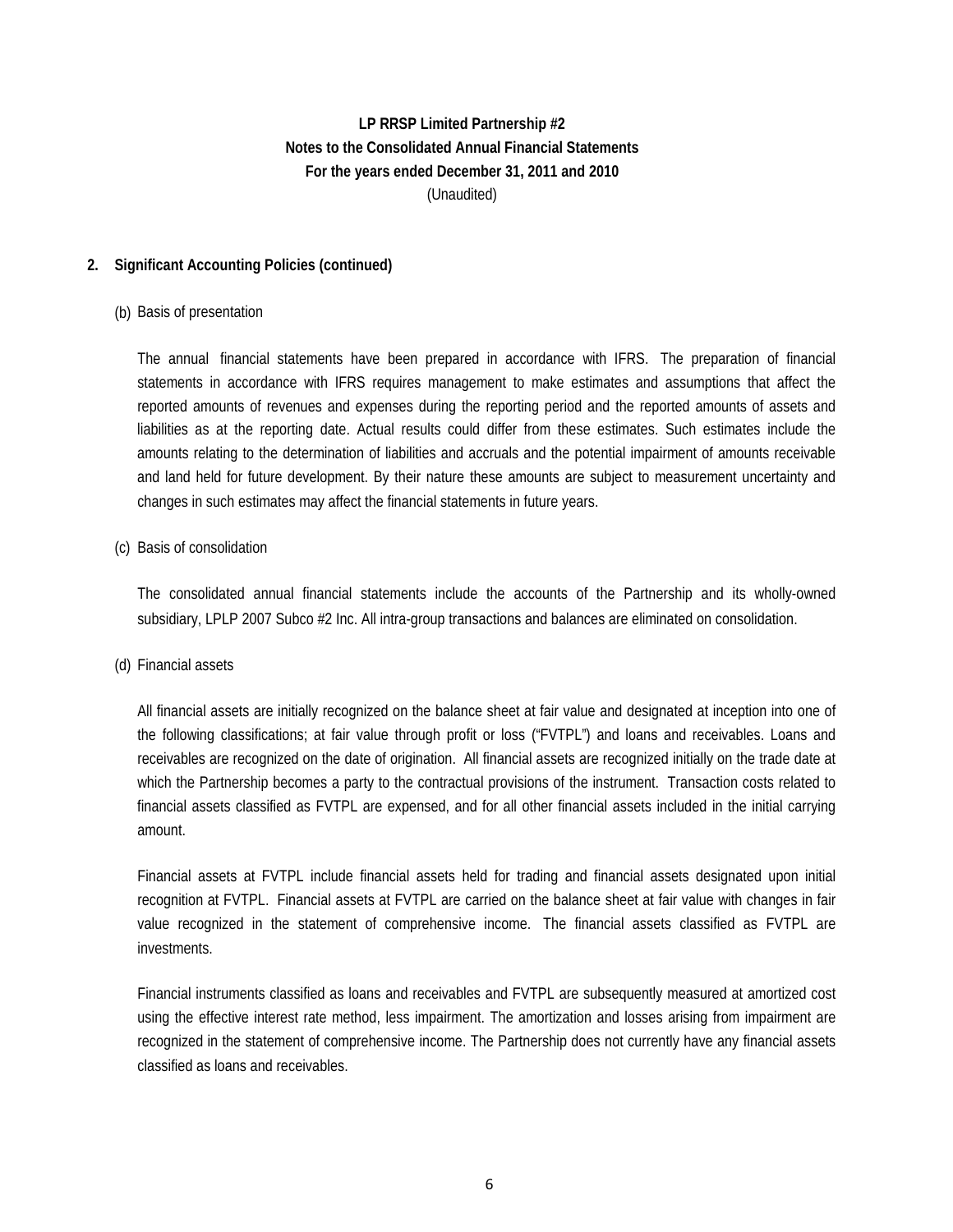## **2. Significant Accounting Policies (continued)**

#### (d) Financial assets (continued)

Financial assets are derecognized when the contractual rights to the cash flows from the asset expire, or the Partnership transfers the rights to receive the contractual cash flows on the financial asset in a transaction in which substantially all the risks and rewards of ownership of the financial assets are transferred. Any interest in transferred financial assets that is created or retained is recognized as a separate asset or liability.

Financial assets are assessed at each reporting date in order to determine whether objective evidence exists that the assets are impaired as a result of one or more events which have had a negative effect on the estimated future cash flows of the asset. If there is objective evidence that a financial asset has become impaired, the amount of the impairment loss is calculated as the difference between its carrying amount and the present value of the estimated future cash flows from the asset discounted at its original effective interest rate. Impairment losses are recorded in earnings. If the amount of the impairment loss decreases in a subsequent period and the decrease can be objectively related to an event occurring after the impairment was recognized, the impairment loss is reversed up to the original carrying value of the asset. Any reversal is recognized in earnings.

(e) Financial liabilities

All financial liabilities are initially recognized on the balance sheet at fair value less directly attributable transaction costs and designated at inception as other financial liabilities.

Other financial liabilities are subsequently measured at amortized cost using the effective interest method. The effective interest method is a method of calculating the amortized cost of a financial liability and of allocating interest expense over the relevant period. The effective interest rate is the rate that exactly discounts estimated future cash payments through the expected life of the financial liability, or, where appropriate, a shorter period.

The financial liabilities classified as other financial liabilities are accounts payable and accrued liabilities and amounts due to related parties. Financial liabilities are derecognized when the contractual obligations are discharged, cancelled or expire.

Financial assets and financial liabilities are offset and the net amount presented on the balance sheet when, and only when, the Partnership has a legal right to offset the amounts and intends either to settle on a net basis or to realize the asset and settle the liability simultaneously.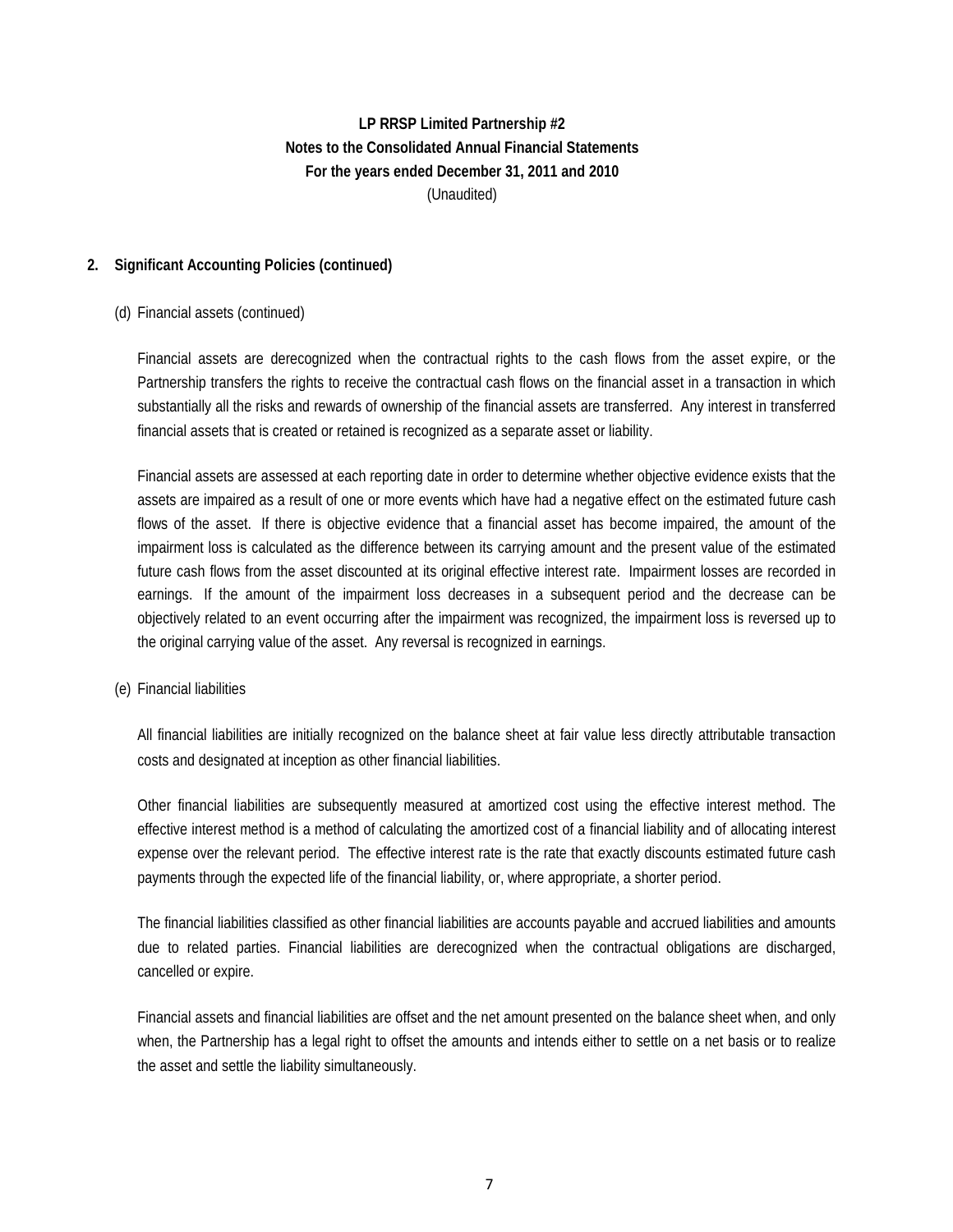## **2. Significant Accounting Policies (continued)**

#### (f) Income taxes

The Partnership is not subject to income taxes. The income or loss for income tax purposes is allocated to the Partners based upon their proportionate share of the Partnership units. These financial statements include only the assets, liabilities and operations of the Partnership and do not include other assets or liabilities, including income taxes, of the Limited Partners.

#### (g) Change in accounting policy

The Partnership amended its accounting policy choice for presenting the statement of cash flows. IAS 7 "Statement of Cash Flows" provides an option to use either the direct or indirect method to present cash flows from operating activities. The Partnership has elected to change the presentation to the direct method. Prior to the change, cash flows from operating activities were presented using the indirect method. The change has been applied to the annual financial statements for the year ended December 31, 2011. As the Partnership does not have its own bank account or hold cash and cash equivalents, a Statement of Cash Flows has not been included in the annual financial statements for the year ended December 31, 2011.

- (h) Future changes in accounting policies
	- (i) IAS 1: Presentation of Financial Statements

In June 2011, the IASB issued amendments to IAS 1 requiring items within other comprehensive income that may be reclassified to the profit or loss section of the income statement to be grouped together. The amendments are to be applied retrospectively and will be effective for annual periods commencing on or after July 1, 2012, with earlier application permitted. This amendment will have no impact on the Partnership after initial application.

(ii) IFRS 7: Financial Instruments: Disclosures – Transfer of financial assets (Amendment)

In October 2009, IASB made amendments to IFRS 7, "Financial Instruments: Disclosures" ("IFRS 7"). The amendment is effective for annual periods beginning on or after July 1, 2011. This amendment will result in an increase in disclosure with regards to the transfer of financial assets, especially if there is a disproportionate amount of transfer transactions that take place around the end of a reporting period. This amendment will have no impact on the Partnership after initial application.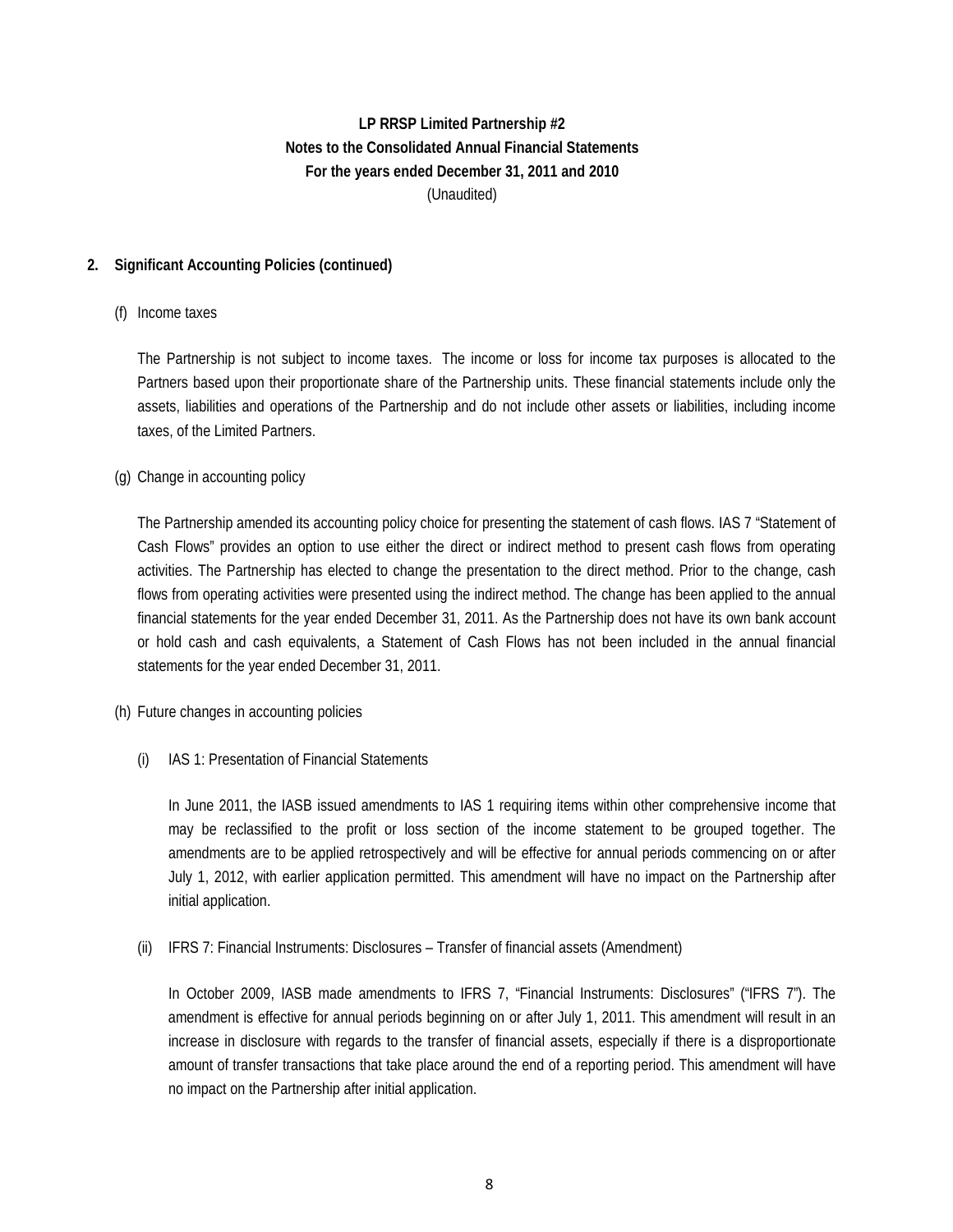## **2. Significant Accounting Policies (continued)**

#### (h) Future changes in accounting policies (continued)

### (iii) IFRS 9: Financial Instruments - Classification and Measurement

On November 12, 2009, the IASB issued IFRS 9, "Financial Instruments" ("IFRS 9"), which will replace IAS 39. The standard is effective for annual periods beginning on or after January 1, 2013. It applies to classification and measurement of financial assets as defined in IAS 39. It uses a single approach to determine whether a financial asset is measured at amortized cost or fair value, replacing the multiple classification options in IAS 39. The Partnership is currently evaluating the impact of IFRS 9 on its financial statements.

#### (iv) IFRS 10: Consolidated Financial Statements

IFRS 10, "Consolidated Financial Statements", issued by IASB on May 12, 2011, will replace Standing Interpretations Committee 12, "Consolidation – Special Purpose Entities" and the consolidation requirements of IAS 27, "Consolidated and Separate Financial Statements". The standard is effective for annual periods beginning on or after January 1, 2013. The new standard eliminates the current risk and rewards approach and establishes control as the single basis for determining the consolidation of an entity. The Partnership is currently evaluating the impact of IFRS 10 on its financial statements.

(v) IFRS 12: Disclosure of Interests in Other Entities

IFRS 12, "Disclosure of Interests in Other Entities", issued by IASB on May 12, 2011, outlines the required disclosures for interests in subsidiaries and joint arrangements. The standard is effective for annual periods beginning on or after January 1, 2013. The new disclosures require information that will assist financial statement users to evaluate the nature, risks and financial effects associated with an entity's interests in subsidiaries and joint arrangements. The Partnership is currently evaluating the impact of IFRS 12 on its financial statements.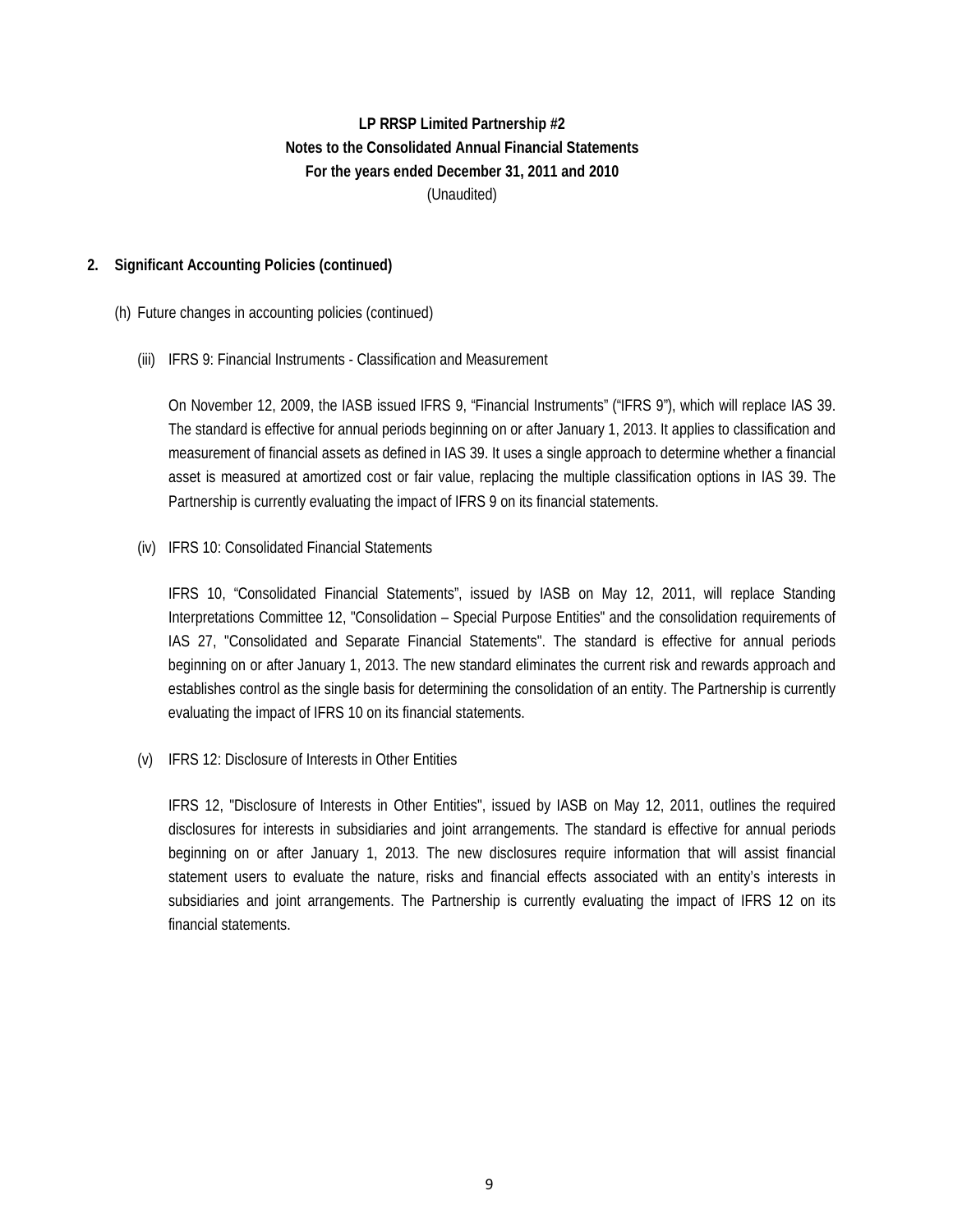# **For the years ended December 31, 2011 and 2010** (Unaudited) **LP RRSP Limited Partnership #2 Notes to the Consolidated Annual Financial Statements**

## **2. Significant Accounting Policies (continued)**

#### (h) Future changes in accounting policies (continued)

(vi) IFRS 13: Fair Value Measurement

IFRS 13, "Fair Value Measurement", issued by IASB on May 12, 2011, is effective for annual periods beginning on or after January 1, 2013. The new standard provides a common definition of fair value, establishes a framework for measuring fair value under IFRS and enhances the disclosures required for fair value measurements. The standard applies where fair value measurements are required and does not require new fair value measurements. The Partnership is currently evaluating the impact of IFRS 13 on its financial statements.

#### **3. First Time Adoption of IFRS**

The Partnership adopted IFRS effective January 1, 2011 with a transition date of January 1, 2010 (the "Transition Date"). An opening balance sheet has been prepared effective the Transition Date. The Partnership followed CGAAP prior to the adoption of IFRS.

#### (a) Exemptions elected

IFRS 1 allows certain optional exemptions from full retrospective application of IFRS. The Partnership has not applied any exemptions in the preparation of these annual financial statements.

#### (b) Mandatory exemptions

IFRS 1 requires certain mandatory exemptions from full retrospective application of IFRS. In accordance with IFRS 1, the Partnership has not used hindsight to create or revise estimates.

The following is a reconciliation of the Partnership's total equity as reported under CGAAP to IFRS at the Transition Date:

|                                  | Net Partners'<br><b>Contributions</b> | Retained<br>Earnings     | Partners'<br>Equity |
|----------------------------------|---------------------------------------|--------------------------|---------------------|
| At December 31, 2009 under CGAAP | 6,309,363                             | (2,567,906)              | 3,741,457           |
| Adjustments                      |                                       | $\overline{\phantom{a}}$ |                     |
| At January 1, 2010 under IFRS    | 6,309,363                             | (2,567,906)              | 3,741,457           |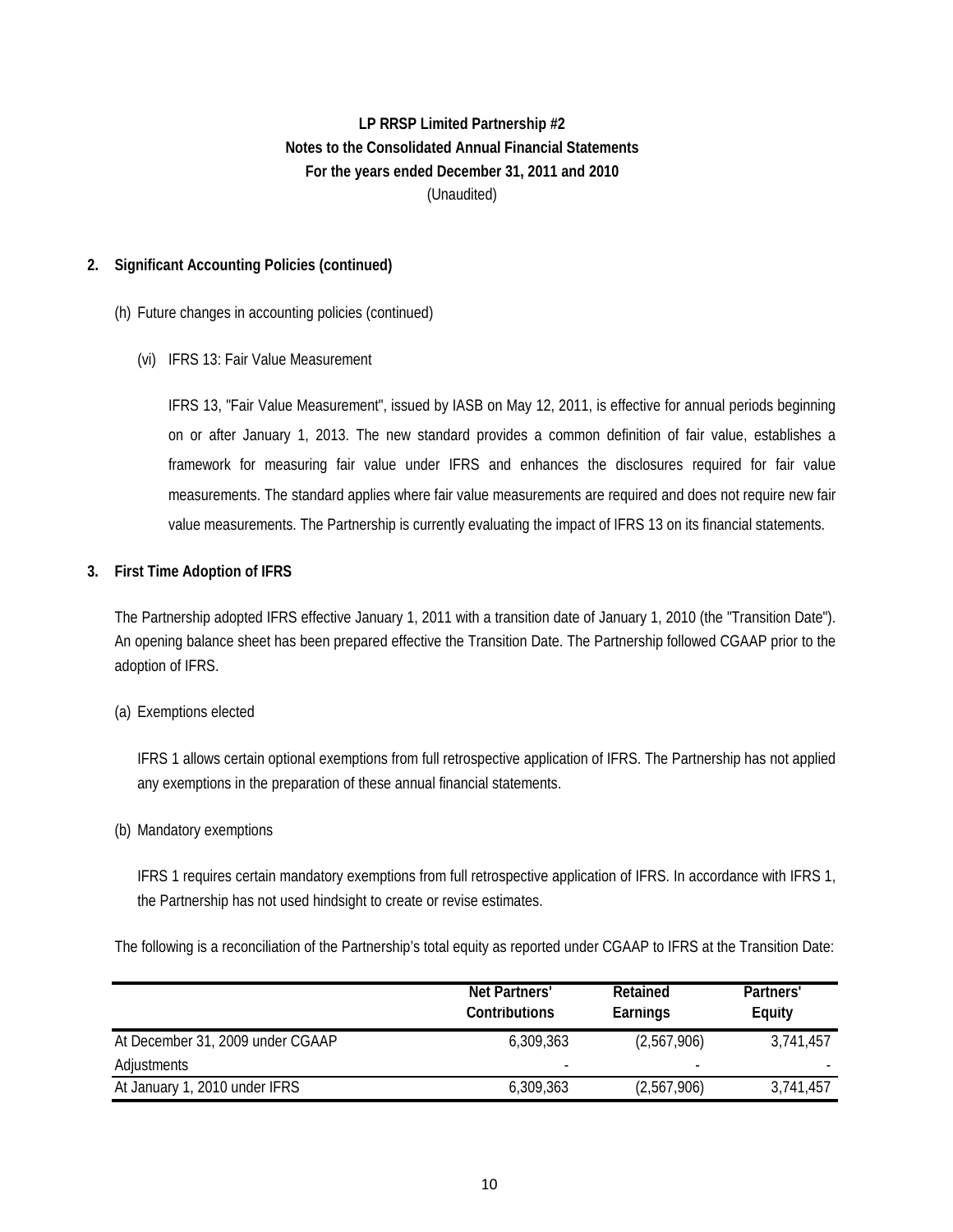## **3. First Time Adoption of IFRS (continued)**

The following is a reconciliation of the Partnership's total equity as reported under CGAAP to IFRS at December 31, 2010:

|                                  | Net Partners'<br><b>Contributions</b> | <b>Retained</b><br>Earnings | Partners'<br>Equity |
|----------------------------------|---------------------------------------|-----------------------------|---------------------|
| At December 31, 2010 under CGAAP | 6.309.363                             | (2,229,427)                 | 4,079,936           |
| Adjustments                      |                                       | $\overline{\phantom{a}}$    |                     |
| At December 31, 2010 under IFRS  | 6,309,363                             | (2,229,427)                 | 4,079,936           |

The following is a reconciliation of the Partnership's loss being comprehensive loss as reported under CGAAP to IFRS for the year ended December 31, 2010:

|                                          | <b>Note</b> | 2010    |
|------------------------------------------|-------------|---------|
| Loss under CGAAP                         |             | 338.479 |
| Adjustments                              |             |         |
| Loss being comprehensive loss under IFRS |             | 338,479 |

The first time adoption of IFRS has not impacted the actual cash flows of the Partnership.

### **4. Financial Instruments**

(a) Risks associated with financial instruments

The General Partner has overall responsibility for the establishment and oversight of the Partnership's risk management framework. The General Partner has implemented and monitors compliance with risk management policies. The Partnership has exposure to the following risks from its use of financial instruments:

(i) Credit risk

Credit risk is the risk that one party to a financial instrument will fail to discharge an obligation and cause the other party to incur a financial loss.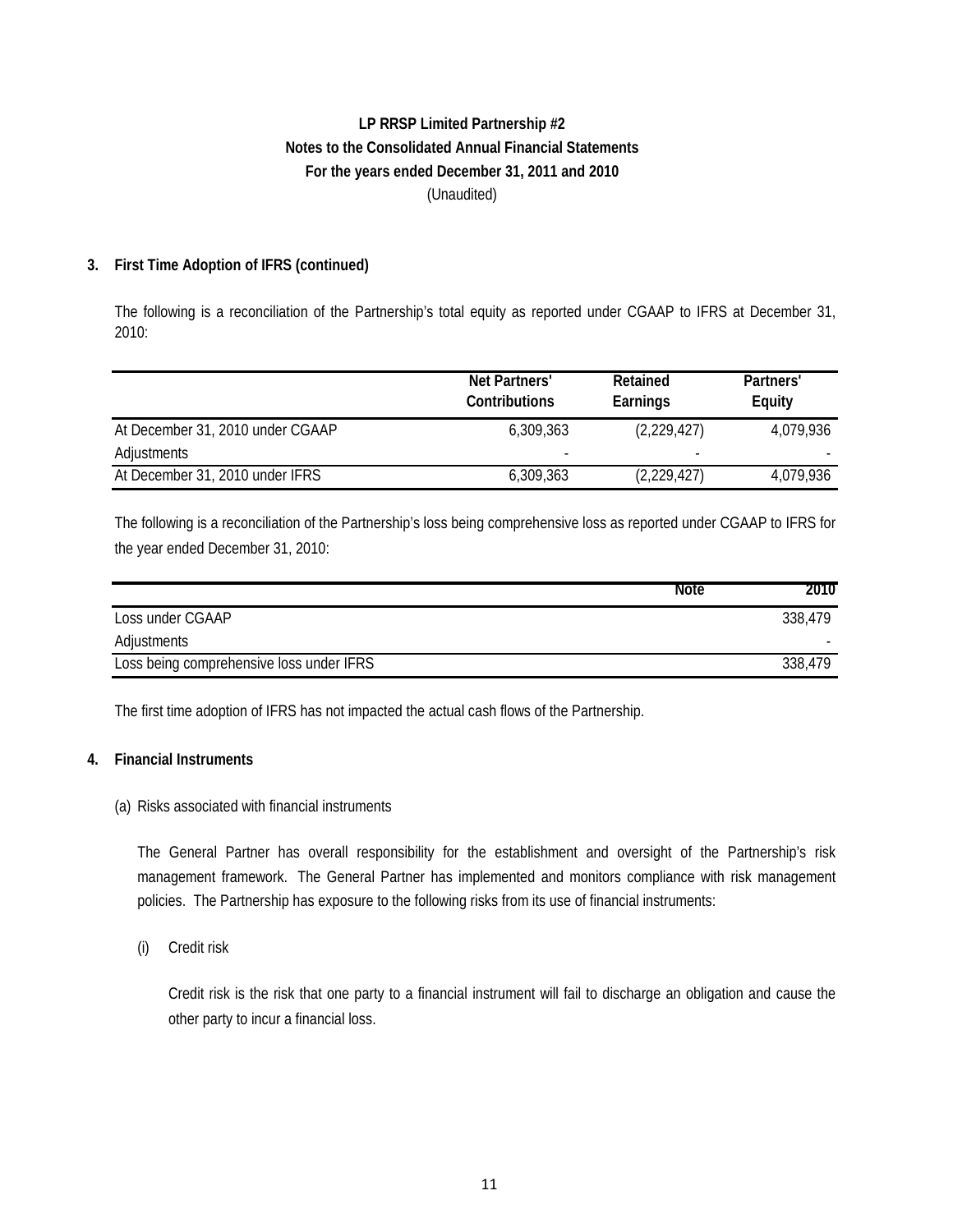## **4. Financial Instruments (continued)**

### (a) Risks associated with financial instruments (continued)

### (ii) Market risk

Market risk is the risk that changes in market prices, such as commodity prices, and interest rates, will affect the Partnership's net earnings or the value of financial instruments. The objective of market risk management is to manage and control market risk exposures within acceptable limits, while maximizing returns.

The Partnership is exposed to market risk in terms of its reliance on the strength of the local economies in which it operates. The real estate assets the Partnership indirectly holds are on the outskirts of the Calgary Metropolitan Area and are therefore is subject to the economic conditions of this region.

(iii) Liquidity risk

Liquidity risk is the risk that the Partnership will not be able to meet its financial obligations as they are due. The Partnership's approach to managing liquidity is to ensure, as far as possible, that it will have sufficient liquidity to meet its liabilities when due, under both normal and stressed conditions without incurring unacceptable losses or risking harm to the Partnership.

(iv) Interest rate risk

Interest rate risk is the risk that future cash flows will fluctuate as a result of changes in market interest rates. The Partnership could become exposed to interest rate cash flows risk to the extent that agreements receivable are at a floating rate of interest.